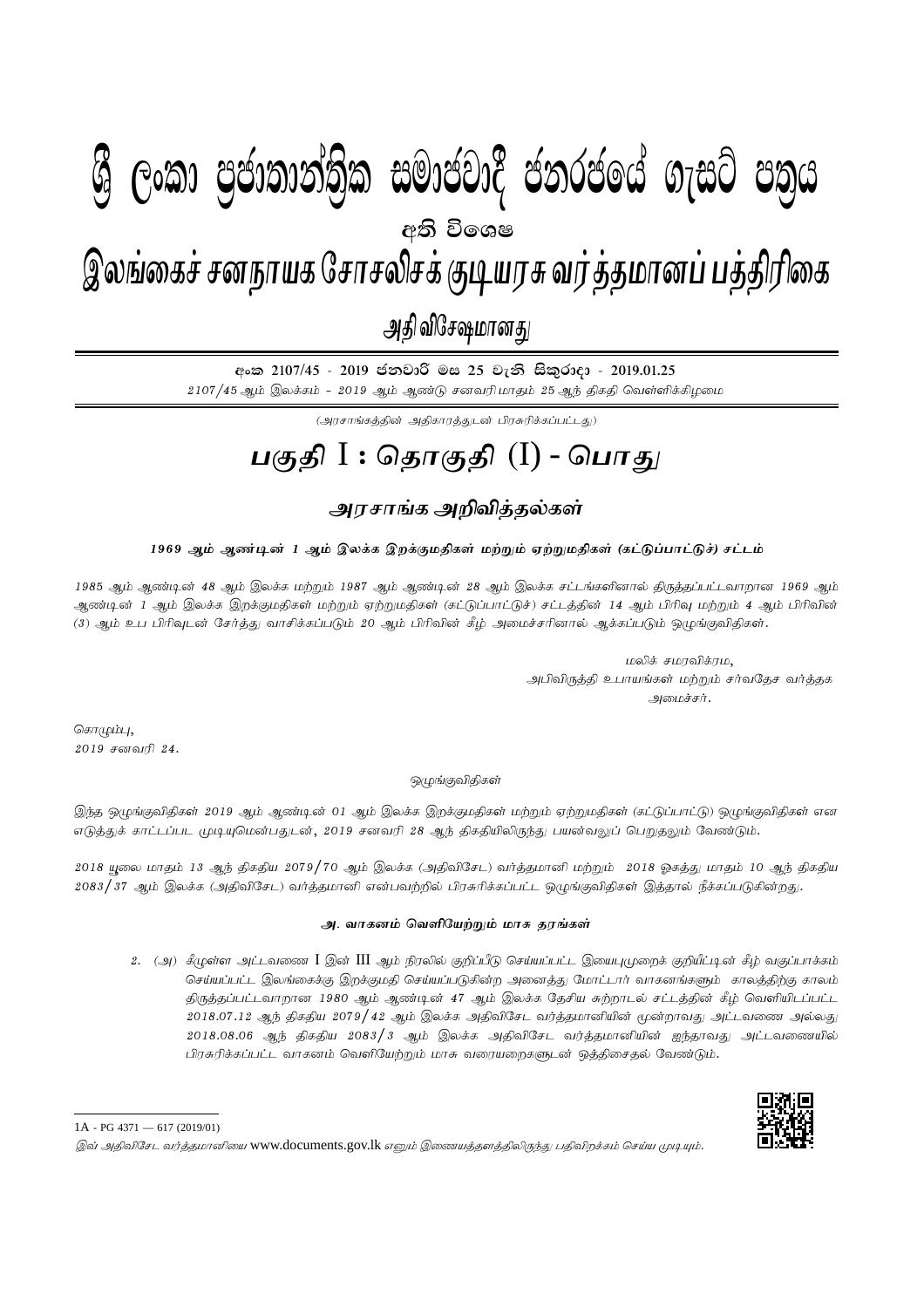(ஆ) எவ்வாறாயினும், வாகனம் வெளியேற்றும் மாசு வரையறைகளுடன் அனைத்து மின்சார வாகனங்களும் ஒத்திசைய வேண்டிய அவசியமில்லை.

|                 | $\boldsymbol{\eta}$               | Ш                                                                                                                                                                                                                                                                                                                                                                                                   |  |  |  |
|-----------------|-----------------------------------|-----------------------------------------------------------------------------------------------------------------------------------------------------------------------------------------------------------------------------------------------------------------------------------------------------------------------------------------------------------------------------------------------------|--|--|--|
| இல.             | இயைபுமுறை தலைப்பு                 | மாசு தரங்களுக்குட்பட்ட இயைபுமுறைக் குறியீடுகள்                                                                                                                                                                                                                                                                                                                                                      |  |  |  |
| $\Omega$        | 87.01                             | 8701.20.10, 8701.20.20                                                                                                                                                                                                                                                                                                                                                                              |  |  |  |
| O <sub>2</sub>  | 87.03<br>$\overline{\phantom{0}}$ | பின்வரும் இயைபுமுறைக் குறியீடு நீங்கலாக $87.03$ இயைபுமுறை தலைப்பின்<br>கீழ் வகுப்பாக்கம் செய்யப்பட்ட இயைபுமுறைக் குறியீடுகள்<br>8703.10.19, 8703.10.29, 8703.21.62, 8703.40.21, 8703.40.22, 8703.50.21,<br>8703.50.22, 8703.60.21, 8703.60.22, 8703.70.21, 8703.70.22, 8703.21.64,<br>8703.21.73, 8703.40.25, 8703.40.26, 8703.50.25, 8703.50.26, 8703.60.25,<br>8703.60.26, 8703.70.25, 8703.70.26 |  |  |  |
| $\overline{03}$ | 87.02,87.04,87.05,87.11           | 87.02, 87.04, 87.05, 87.11 இயைபுமுறை தலைப்பின் கீழ் வகுப்பாக்கம்<br>செய்யப்பட்ட இயைபுமுறைக் குறியீடுகள்                                                                                                                                                                                                                                                                                             |  |  |  |

அட்டவணை I: வாகனம் வெளியேற்றும் மாசு தரங்கள்

#### ஆ. பாதுகாப்பு நடவடிக்கைகள் */* தரங்கள்

- 3. (அ) அட்டவணை II இன் நிரல் IV இல் குறிப்பீடு செய்யப்பட்ட இயைபுமுறைக் குறியீட்டின் கீழ் வகுப்பாக்கம் செய்யப்படும் இலங்கைக்கு இறக்குமதி செய்யப்படும் மோட்டார் வாகனங்கள் அனைத்தும் அட்டவணை  $\rm{II}$  இன் நிரல் III இன் கீழ் குறிப்பீடு செய்யப்பட்டவாறான பாதுகாப்பு நடவடிக்கைகள்/தரங்களுடன் ஒத்திசைதல் வேண்டும்.
	- (ஆ) ஏபீஎஸ் (Anti Locking Breaking System) தொழில்நுட்பமானது அட்டவணை II இன் நிரல் IV இன்  $2$   $(\rm ii)$  இல் குறிப்பீடு செய்யப்பட்ட இயைபுமுறைக் குறியீட்டின் கீழ் வகுப்பாக்கம் செய்யப்பட்டு 2020 யுன் 30 ஆந் திகதி அல்லது அதற்கு முன்னர் பெறப்பட்ட கடன் கடிதத்தை  $(\text{LCs})$  அடிப்படையாகக் கொண்டு இறக்குமதி செய்யப்பட்டதுடன் 2020 திசெம்பர் 31 ஆந் திகதி அல்லது அதற்கு முன்னர் இலங்கை சுங்கத்திலிருந்து அகற்றப்பட்ட பயணிகள் வாகனங்களுக்கு ஏற்புடையதாகமாட்டாது.

எவ்வாறாயினும், அதே வகுப்பாக்கத்தின் கீழ் 2020 யுன் 30 ஆந் திகதி அல்லது அதற்கு முன்னர் பெறப்பட்ட கடன் கடிகத்தை (LCs) அடிப்படையாகக் கொண்டு இறக்குமதி செய்யப்பட்டதுடன் 2020 திசெம்பர் 31 ஆந் திகதிக்குப் பின்னர் இலங்கை சுங்கத்திலிருந்து அகற்றப்பட்ட அல்லது 2020 யூன் 30 ஆந் திகதிக்குப் பின்னர் பெறப்பட்ட கடன் கடிதத்தை (LCs) அடிப்படையாகக் கொண்டு இறக்குமதி செய்யப்பட்ட எந்த ஒரு வாகனமும் ஏபீஎஸ் தொழில்நுட்பம் மற்றும் இருக்கைப் பட்டி இரண்டுடனும் ஒத்திசைதல் வேண்டும்.

(இ) ஏபீஎஸ் (Anti – Locking Breaking System) தொழில்நுட்பமானது அட்டவணை II இன் நிரல் IV இன் 3 (iii) இல் குறிப்பீடு செய்யப்பட்ட இயைபுமுறைக் குறியீட்டின் கீழ் வகுப்பாக்கம் செய்யப்பட்டு 2019 செத்தெம்பர் 01 ஆந் திகதி அல்லது அதற்கு முன்னர் பெறப்பட்ட கடன் கடிதத்தை  $(LCs)$  அடிப்படையாகக் கொண்டு இறக்குமதி செய்யப்பட்டதுடன் 2019 திசெம்பர் 31 ஆந் திகதி அல்லது அதற்கு முன்னர் இலங்கை சுங்கத்திலிருந்து அகற்றப்பட்ட சரக்கு வாகனங்களுக்கு ஏற்புடையதாகமாட்டாது.

எவ்வாறாயினும், அதே வகுப்பாக்கத்தின் கீழ் 2019 செத்தெம்பர் 01 ஆந் திகதி அல்லது அதற்கு முன்னர் பெறப்பட்ட கடன் கடி.தத்தை (LCs) அடி.ப்படையாகக் கொண்டு இறக்குமதி செய்யப்பட்டதுடன் 2019 திசெம்பர் 31 ஆந் திகதிக்குப் பின்னர் இலங்கை சுங்கத்திலிருந்து அகற்றப்பட்ட அல்லது 2019 செக்கெம்பர் 01 ஆந் திகதிக்குப் பின்னர் பெறப்பட்ட கடன் கடிகத்தை ( $\overline{\text{LCS}}$ ) அடிப்படையாகக் கொண்டு இறக்குமதி செய்யப்பட்ட எந்த ஒரு வாகனமும் ஏபீஎஸ் தொழில்நுட்பம் மற்றும் இருக்கைப் பட்டி இரண்டுடனும் இணங்குதல் வேண்டும்.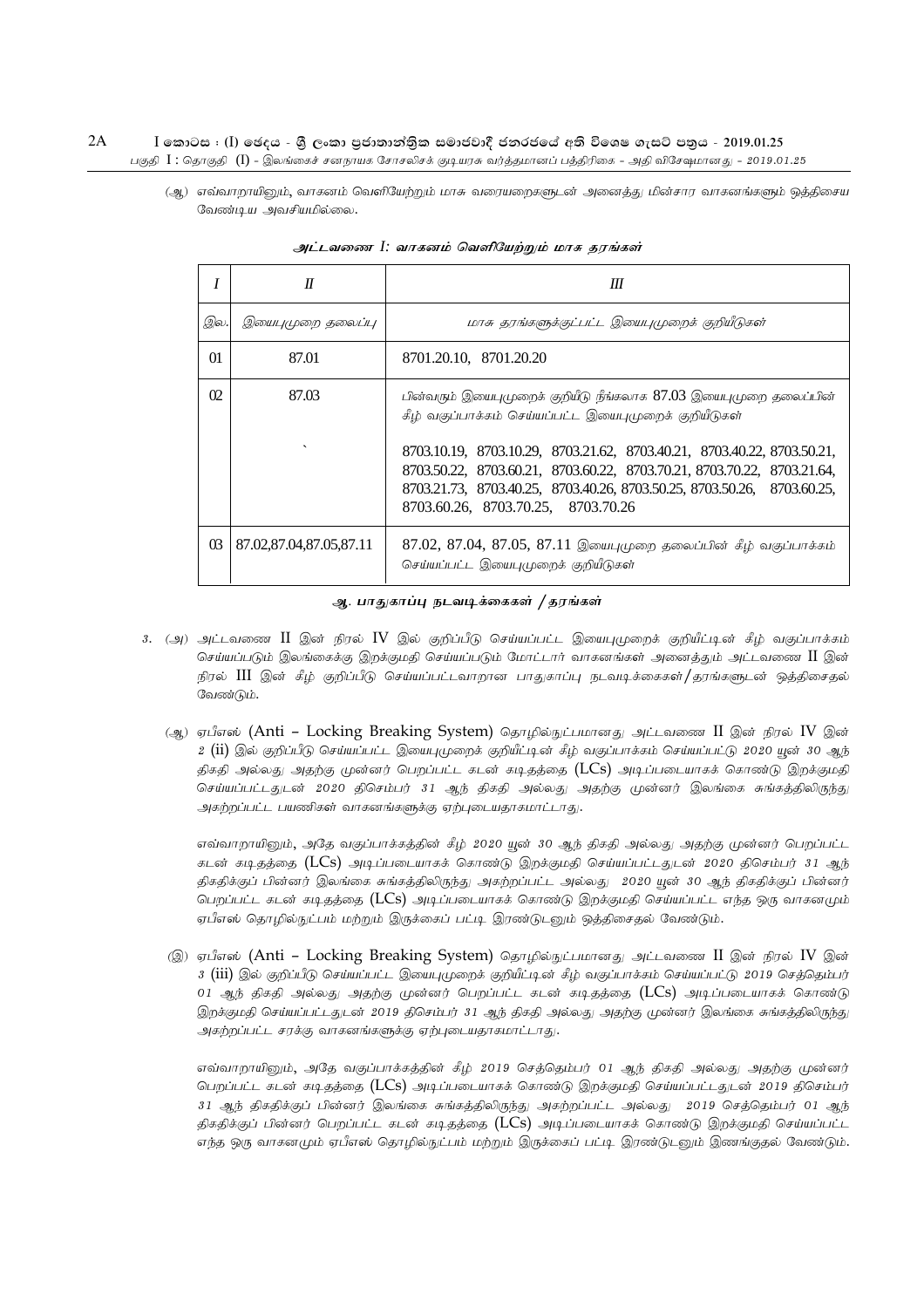| Ι     | П                   | Ш                                       |                    |              | $I\!V$                                                                                                                                                                                                                                                                                                                                                                                                                                                                                                                                                                          |
|-------|---------------------|-----------------------------------------|--------------------|--------------|---------------------------------------------------------------------------------------------------------------------------------------------------------------------------------------------------------------------------------------------------------------------------------------------------------------------------------------------------------------------------------------------------------------------------------------------------------------------------------------------------------------------------------------------------------------------------------|
| இல.   | இயைபமுறை<br>தலைப்பு | பாதுகாப்பு நடவடிக்கை/<br><i>கரங்கள்</i> |                    |              | பாதுகாப்பு நடவடிக்கைகள் / தரங்களுக்குட்பட்ட<br>இயைபுமுறைக் குறியீடுகள்                                                                                                                                                                                                                                                                                                                                                                                                                                                                                                          |
|       |                     | கா <u>ற்று</u> ப்<br><i>டை</i>          | இருக்கைப்<br>LILIQ | ஏபீஎஸ்       |                                                                                                                                                                                                                                                                                                                                                                                                                                                                                                                                                                                 |
| 01    | 87.02               | $\mathsf{C}$                            | $\mathsf{C}$       | $\mathsf{C}$ | 8702.10.12, 8702.10.13, 8702.10.19, 8702.10.21,<br>8702.10.29, 8702.10.32, 8702.10.33, 8702.10.39,<br>8702.10.41, 8702.10.49<br>8702.20.11, 8702.20.12, 8702.20.19, 8702.20.21,<br>8702.20.29, 8702.20.31, 8702.20.32, 8702.20.39,<br>8702.20.41, 8702.20.49<br>8702.30.11, 8702.30.12, 8702.30.19, 8702.30.21,<br>8702.30.29, 8702.30.31, 8702.30.32, 8702.30.39,<br>8702.30.41, 8702.30.49<br>8702.40.11, 8702.40.12, 8702.40.19, 8702.40.21,<br>8702.40.29, 8702.40.31, 8702.40.32, 8702.40.39,<br>8702.40.41, 8702.40.49<br>8702.90.12, 8702.90.13, 8702.90.19, 8702.90.21, |
|       |                     |                                         |                    |              | 8702.90.29, 8702.90.32, 8702.90.33, 8702.90.39,<br>8702.90.41, 8702.90.49                                                                                                                                                                                                                                                                                                                                                                                                                                                                                                       |
| 02(i) | 87.03               | $\mathsf{C}$                            | $\mathsf{C}$       | $\mathsf{C}$ | பின்வரும் இயைபுமுறைக் குறியீடுகள் மற்றும்<br>$IV$ ஆம் நிரலின் $2(ii)$ இயைபுமுறைக் குறியீடுகள்<br>நீங்கலாக 87.03 இயைபுமுறை தலைப்பின் கீழ்<br>வகுப்பாக்கம் செய்யப்பட்ட இயைபுமுறைக்<br>குறியீடுகள்;<br>8703.10.11, 8703.10.19, 8703.10.21, 8703.10.29<br>8703.21.30, 8703.21.40, 8703.21.51, 8703.21.52,<br>8703.21.53, 8703.21.54, 8703.21.55, 8703.21.62,<br>8703.21.64, 8703.21.73<br>8703.22.30, 8703.22.40, 8703.23.30, 8703.23.40<br>8703.24.30, 8703.24.40<br>8703.31.30, 8703.31.40, 8703.31.50, 8703.31.60,<br>8703.32.30, 8703.32.40<br>8703.33.30, 8703.33.40           |
|       |                     |                                         |                    |              | 8703.40.13, 8703.40.14, 8703.40.15, 8703.40.16,<br>8703.40.21, 8703.40.22, 8703.40.25, 8703.40.26,<br>8703.40.33, 8703.40.34, 8703.40.43, 8703.40.44,<br>8703.40.63, 8703.40.64, 8703.40.83, 8703.40.84                                                                                                                                                                                                                                                                                                                                                                         |

### அட்டவணை II: பாதுகாப்பு நடவடிக்கைகள்/தரங்கள்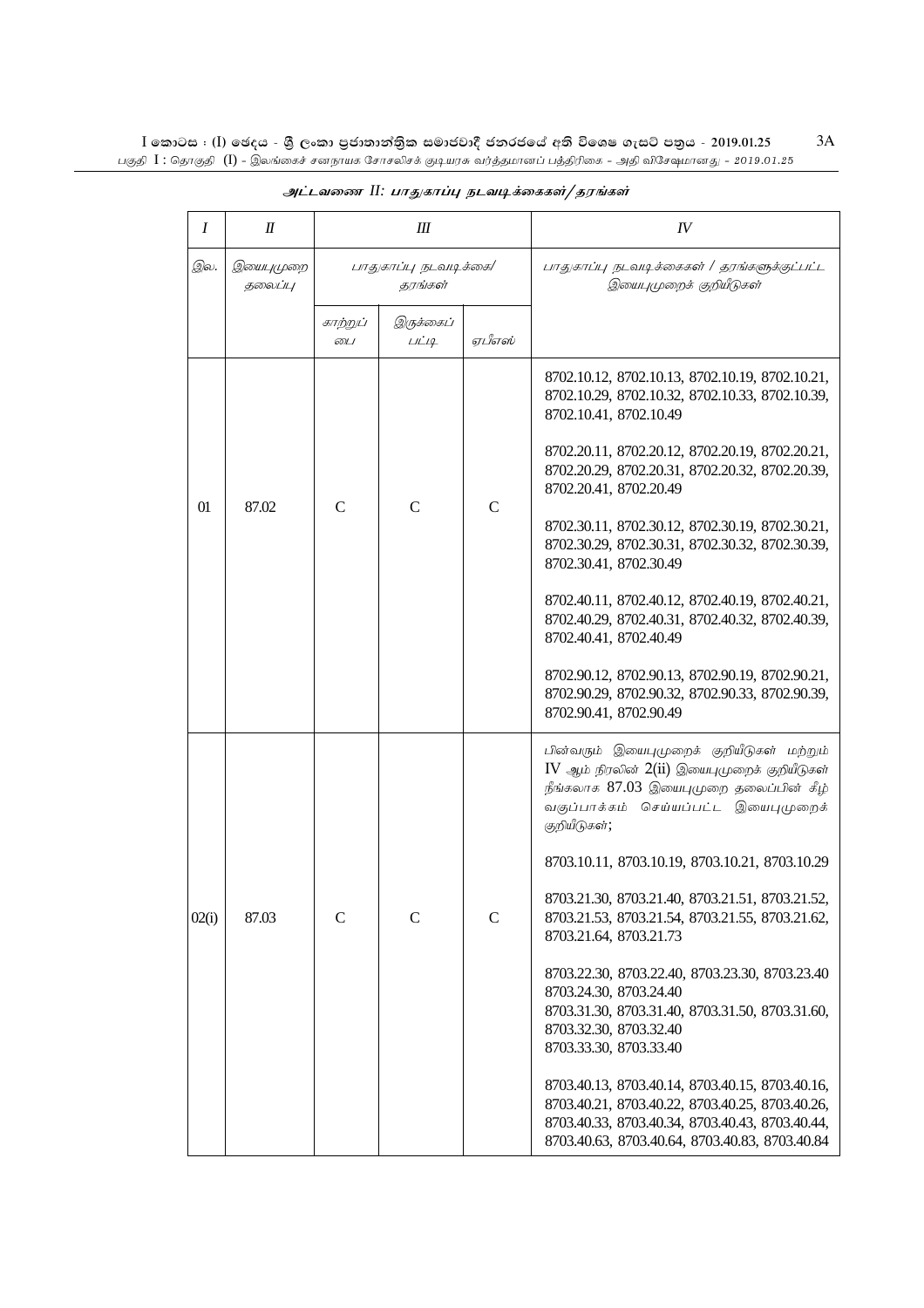| Ι       | $I\!I$               | Ш                                |                    |              | $I\!V$                                                                                                                                                                                                                                                                                                                                                                                                                                                                                                                                                                                                                                                  |
|---------|----------------------|----------------------------------|--------------------|--------------|---------------------------------------------------------------------------------------------------------------------------------------------------------------------------------------------------------------------------------------------------------------------------------------------------------------------------------------------------------------------------------------------------------------------------------------------------------------------------------------------------------------------------------------------------------------------------------------------------------------------------------------------------------|
| இல.     | இயைபுமுறை<br>தலைப்பு | பாதுகாப்பு நடவடிக்கை/<br>கரங்கள் |                    |              | பாதுகாப்பு நடவடிக்கைகள் / தரங்களுக்குட்பட்ட<br>இயைபுமுறைக் குறியீடுகள்                                                                                                                                                                                                                                                                                                                                                                                                                                                                                                                                                                                  |
|         |                      | காற்றுப்<br>டை                   | இருக்கைப்<br>LILIQ | ஏபீஎஸ்       |                                                                                                                                                                                                                                                                                                                                                                                                                                                                                                                                                                                                                                                         |
|         |                      |                                  |                    |              | 8703.50.13, 8703.50.14, 8703.50.15, 8703.50.16,<br>8703.50.21, 8703.50.22, 8703.50.25, 8703.50.26,<br>8703.50.33, 8703.50.34, 8703.50.43, 8703.50.44,<br>8703.50.63, 8703.50.64, 8703.50.83, 8703.50.84<br>8703.60.13, 8703.60.14, 8703.60.15, 8703.60.16,<br>8703.60.21, 8703.60.22, 8703.60.25, 8703.60.26,<br>8703.60.33, 8703.60.34, 8703.60.43, 8703.60.44,<br>8703.60.63, 8703.60.64, 8703.60.83, 8703.60.84<br>8703.70.13, 8703.70.14, 8703.70.15, 8703.70.16,<br>8703.70.21, 8703.70.22, 8703.70.25, 8703.70.26,<br>8703.70.33, 8703.70.34, 8703.70.43, 8703.70.44,<br>8703.70.63, 8703.70.64, 8703.70.83, 8703.70.84<br>8703.80.11, 8703.80.12 |
| 02(ii)  |                      |                                  | $\mathcal{C}$      | *            | 8703.21.63, 8703.21.72,8703.40.23, 8703.40.24,<br>8703.50.23, 8703.50.24, 8703.60.23, 8703.60.24,<br>8703.70.23, 8703.70.24, 8703.80 (மின்சார<br>நான்கு சக்கர வண்டி)<br>*ஏபீஎஸ் தேவைப்பாட்டுக்காக 3(ஆ) ஒழுங்குவிதி<br>யினைப் பார்க்க                                                                                                                                                                                                                                                                                                                                                                                                                    |
| 03(i)   | 87.04                | $\mathcal{C}$                    | $\mathcal{C}$      | $\mathsf{C}$ | 8704.21.71, 8704.21.72, 8704.21.91, 8704.21.92,<br>8704.21.93, 8704.21.99, 8704.31.71, 8704.31.72,<br>8704.31.91, 8704.31.92, 8704.31.93, 8704.31.99                                                                                                                                                                                                                                                                                                                                                                                                                                                                                                    |
| 03(ii)  |                      |                                  | $\mathbf C$        | $\mathbf C$  | பின்வரும் இயைபுமுறைக் குறியீடுகள் மற்றும்<br>$IV$ ஆம் நிரலின் $3(i)$ , $3(iii)$ இயைபுமுறைக்<br>குறியீடுகள் நீங்கலாக 87.03 இயைபுமுறை<br>தலைப்பின் கீழ் வகுப்பாக்கம் செய்யப்பட்ட<br>இயைபுமுறைக் குறியீடுகள்;<br>8704.21.21, 8704.21.22, 8704.31.21, 8704.31.22,<br>8704.31.23, 8704.90.10,<br>8704.90.20                                                                                                                                                                                                                                                                                                                                                  |
| 03(iii) |                      |                                  | $\mathbf C$        | $\ast$       | 8704.21.41, 8704.21.42, 8704.21.43, 8704.21.44,<br>8704.21.61, 8704.21.62                                                                                                                                                                                                                                                                                                                                                                                                                                                                                                                                                                               |

அட்டவணை II: பாதுகாப்பு நடவடிக்கைகள்/தரங்கள் (தொடர்ச்சி)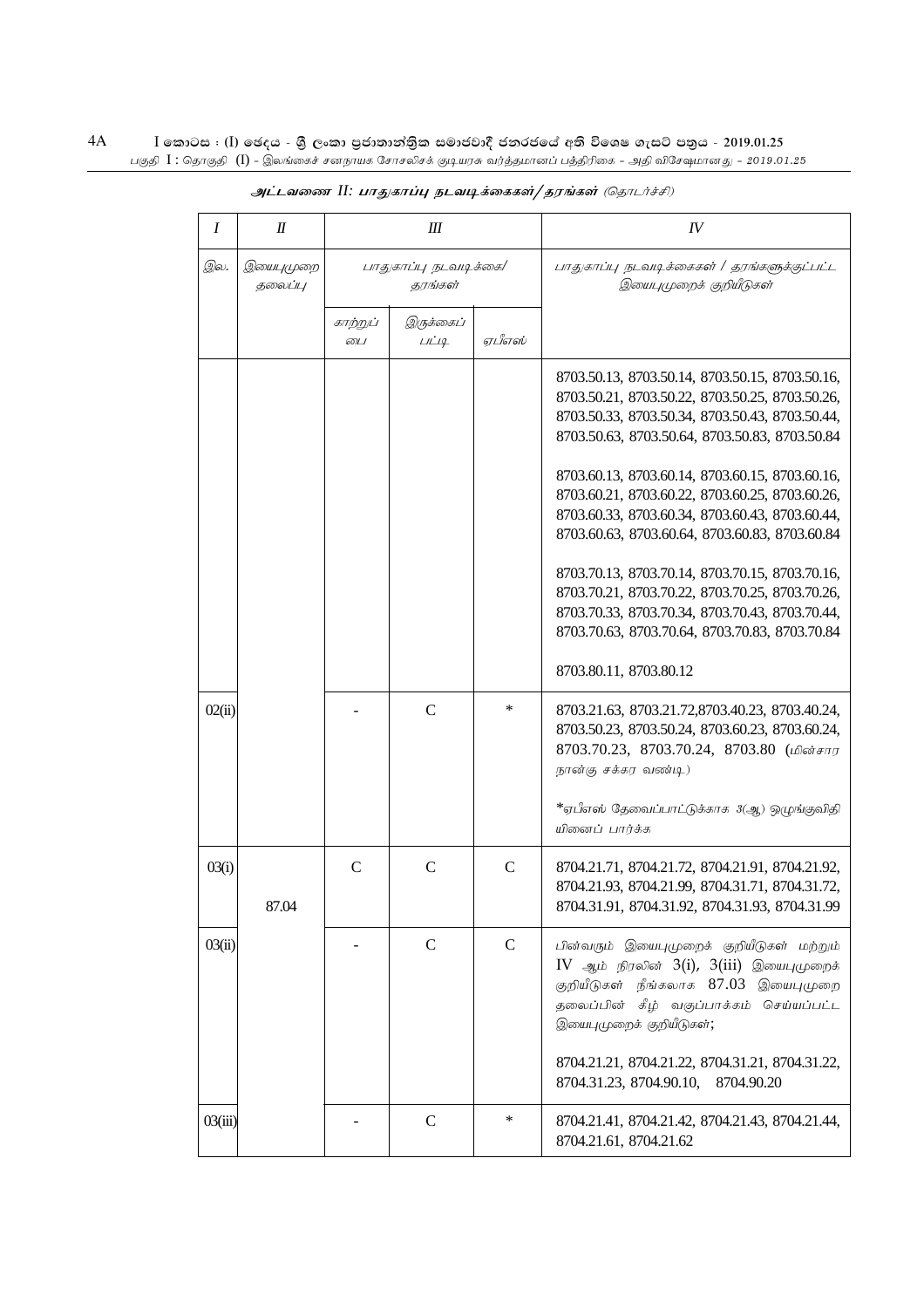|          | $\boldsymbol{\mathit{II}}$ | Ш                |                                  |                             | IV                                                                                                                                                                                                                                                                                                 |
|----------|----------------------------|------------------|----------------------------------|-----------------------------|----------------------------------------------------------------------------------------------------------------------------------------------------------------------------------------------------------------------------------------------------------------------------------------------------|
| இல.      | இயைபுமுறை<br>தலைப்பு       |                  | பாதுகாப்பு நடவடிக்கை/<br>தரங்கள் |                             | பாதுகாப்பு நடவடிக்கைகள் / தரங்களுக்குட்பட்ட<br>இயைபுமுறைக் குறியீடுகள்                                                                                                                                                                                                                             |
|          |                            | காற்றுப்<br>டை 1 | இருக்கைப்<br>LILQ                | ஏபீஎஸ்                      |                                                                                                                                                                                                                                                                                                    |
|          |                            |                  |                                  |                             | 8704.21.63, 8704.21.64, 8704.21.65, 8704.21.66,<br>8704.21.67, 8704.21.68<br>8704.31.41, 8704.31.42, 8704.31.43, 8704.31.44,<br>8704.31.61, 8704.31.62, 8704.31.63, 8704.31.64,<br>8704.31.65, 8704.31.66, 8704.31.67, 8704.31.68<br>* ஏபீஎஸ் தேவைப்பாட்டுக்காக 3(இ) ஒழுங்குவிதி<br>யினைப் பார்க்க |
| $\Omega$ | 87.05                      |                  | $\mathcal{C}_{\mathcal{C}}$      | $\mathcal{C}_{\mathcal{C}}$ | 87.03 இயைபுமுறை தலைப்பின் கீழ் வகுப்பாக்கம்<br>செய்யப்பட்ட இயைபுமுறைக் குறியீடுகள்                                                                                                                                                                                                                 |

அட்டவணை II: பாதுகாப்பு நடவடிக்கைகள்/தரங்கள் (தொடர்ச்சி)

 $(C - \Box$ ாதுகாப்பு நடவடிக்கைகள் / தரங்களுடன் இணக்கம்)

- 4. இந்த ஒழுங்குவிதிகளின் நோக்கத்திற்காக :
	- (அ) இயைபுமுறைக் குறியீட்டு அத்தியாயம் 87 இன் கீழ் வகுப்பாக்கம் செய்யப்படக்கூடிய புதிய மோட்டார் வாகனங்களின் இறக்குமதி மேலே குறிப்பீடு செய்யப்பட்ட வாகனம் வெளியேற்றும் மாசு தரம் மற்றும் பாதுகாப்பு நடவடிக்கைகள் / தரங்களின் இணக்கப்பாட்டுக்கு பயன்வலுக்கொடுக்கும் வகையில் அத்தகைய மோட்டார் வாகனங்களின் தயாரிப்பாளரினால் வழங்கப்பட்ட தயாரிப்பாளர் சான்றிதழினை கொண்டிருத்தல் வேண்டும்.
	- (ஆ) மேலே (அ) பந்தியில் குறிப்பீடு செய்யப்பட்ட புதிய மோட்டார் வாகனங்கள் தவிர்ந்த ஏனைய அனைத்து மோட்டார் வாகனங்களின் இறக்குமதி அல்லது புதிய வாகனமொன்றின் இறக்குமதிக்கான தயாரிப்பாளர் சான்றிதழ் ஒன்றினைச் சமர்ப்பிக்க முடியாத வழங்குநர் ஒருவர் குறித்த மோட்டார் வாகனங்கள் மேலே குறிப்பீடு செய்யப்பட்ட வாகனம் வெளியேற்றும் மாசு தரம் மற்றும் பாதுகாப்பு நடவடிக்கைகள் / தரங்களின் இணக்கப்பாட்டினை உறுதிப்படுத்த காலத்துக்குக் காலம் திருத்தப்பட்டவாறான 2013 ஏப்பிறல் 03 ஆந் திகதிய 1804/17 ஆம் இலக்க (அதிவிசேட) வர்த்தமானியினால் நியமிக்கப்பட்ட அங்கீகரிக்கப்பட்ட பரிசோதனை முகவரினால் விநியோகிக்கப்பட்ட கப்பலேற்றுவதற்கு முன்னரான பரிசோதனை சான்றிதமொன்றினைக் கொண்டிருத்தல் வேண்டும்.
	- (இ) தயாரிப்பாளரினால் அல்லது அங்கீகரிக்கப்பட்ட பரிசோதனை முகவரினால் வழங்கப்பட்ட சான்றிதழ்கள் இந்த ஒழுங்குவிதிகளின் நோக்கத்திற்கு முரணாக பிழையான விடயங்களைக் கொண்டிருப்பது கண்டறியப்படும் சந்தர்ப்பத்தில், கட்டுப்பாட்டாளர் நாயகம் அத்தகையர்களுக்கு எதிராக சட்ட நடவடிக்கை எடுப்பது தொடர்பில் கவனத்திற்கொள்ளுதல் வேண்டும்.
	- (ஈ) இந்த ஒழுங்குவிதிகளின் நோக்கத்திற்கு முரணாக இறக்குமதியாளர் போலியான சான்றிதழொன்றினைச் சமாப்பித்துள்ளமை கண்டறியப்படும் சந்தாப்பத்தில், கட்டுப்பாட்டாளர் நாயகம் அவருக்கு எதிராக சட்ட நடவடிக்கை எடுப்பது தொடர்பில் கவனத்திற்கொள்தல் வேண்டும்.

5. தயாரிப்பாளர் சான்றிதழ் மற்றும் கப்பலேற்றுவதற்கு முன்னரான பரிசோதனைச் சான்றிதழ், செல்லுபடியான கடன் கடிதங்கள் திறக்கப்பட்ட உள்நாட்டு வங்கிக்கு பயன்பெறுநரினால் / பேரம்பேசும் வங்கியின் மூலம் நேரடியாக அனுப்பிவைக்கப்படுதல் வேண்டும்.